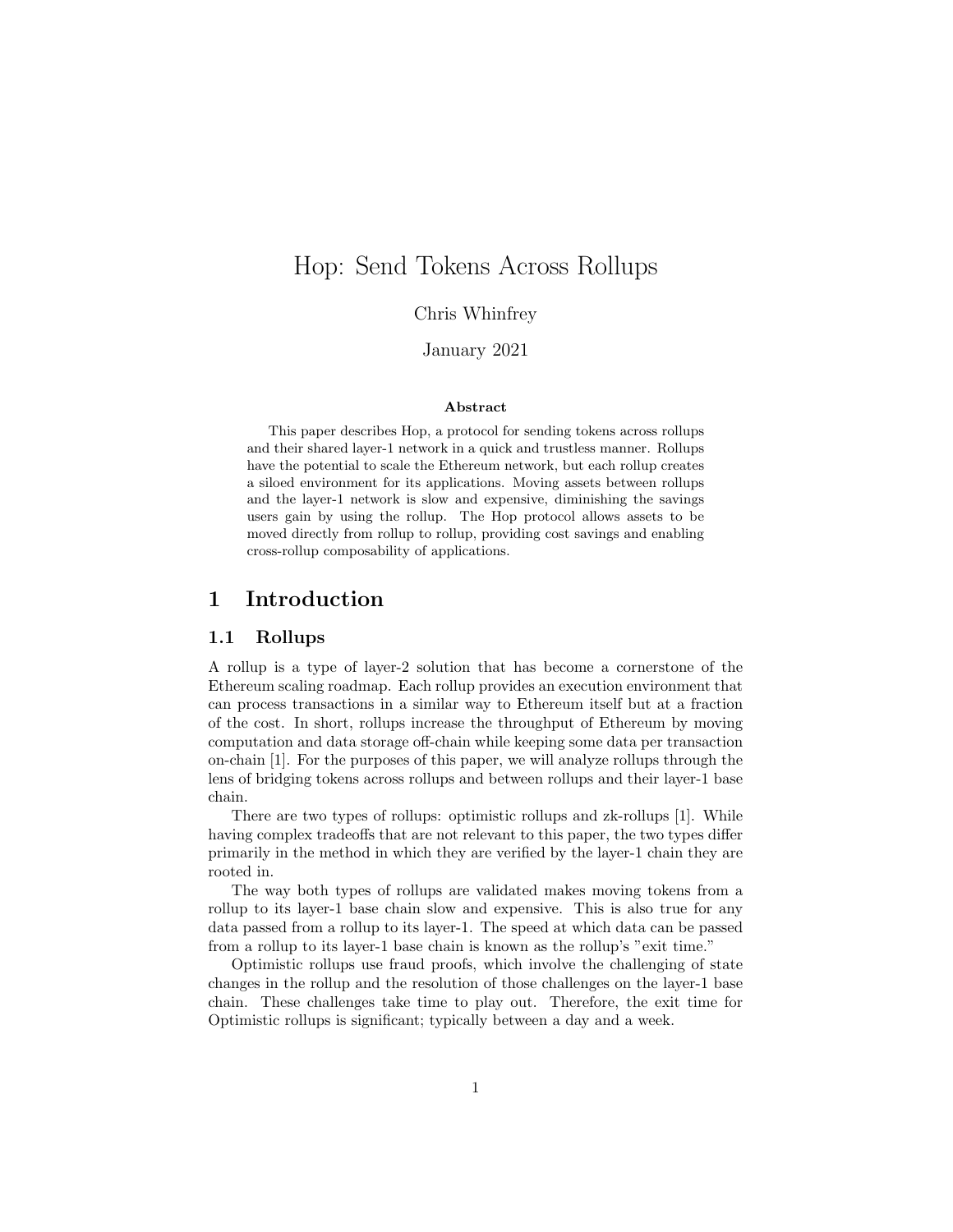Zk-rollups use validity proofs, which can be confirmed instantly, but each confirmation is relatively expensive. An exit from a zk-rollup to layer-1 cannot be completed until the next validity proof has been executed. Because of the relatively high expense, zk-rollups may choose to confirm validity proofs infrequently, meaning exit times will not be immediate. The time between confirmations for zk-rollups in production today typically ranges from an hour to a day.

For both varieties, moving tokens from layer-1 to layer-2 and back is expensive and slow. For users to fully realize the benefits of a diverse rollup ecosystem, they must be able to quickly and easily transfer assets between rollups without the layer-1 network becoming a bottleneck – either in time or costs.

## 1.2 Bridging L1 Tokens to Rollups

Each rollup has a Native Token Bridge that bridges tokens between the layer-1 base chain and the rollup. This bridge is typically built into the rollup itself or is at least closely associated with the rollup. A rollup's Native Token Bridge allows users to deposit tokens on the layer-1 network and receive a representation of that token on the rollup. A user can also send the layer-2 token they received back to layer-1, which will burn the layer-2 token and eventually unlock the layer-1 token after the rollup's exit time.

In some cases, applications may also provide custom bridges for their tokens called Application-Specific Bridges. Application-Specific Bridges may make sense for applications that already have a more flexible trust model than the rollup itself, applications that have both layer-1 and layer-2 components, or applications that use bespoke sidechains [2].

Lastly, there are General Token Bridges like the Hop Bridge. General Token Bridges are provided by a third party and bridge ERC-20 tokens in a generic way.

#### 1.2.1 Canonical Tokens

A bridge may create a new layer-2 token representation of the layer-1 token being bridged, or the bridge may allow users to convert to an existing layer-2 representation. Even if multiple layer-2 token representations of a layer-1 token exist, applications will likely gravitate towards a single representation of the layer-1 token. This is because it's in each application's best interest to be composable with the other applications on the rollup. Therefore, each application will choose to use the version of each token that is most compatible with the other applications. The version most widely adopted is the *canonical* version for that rollup (e.g., "Canonical ETH", "Canonical DAI").

In most cases, the canonical version of a layer-1 token will be the token produced by the Native Token Bridge unless an Application-Specific Token Bridge exists, in which case the version produced by the application's bridge is likely to be preferred.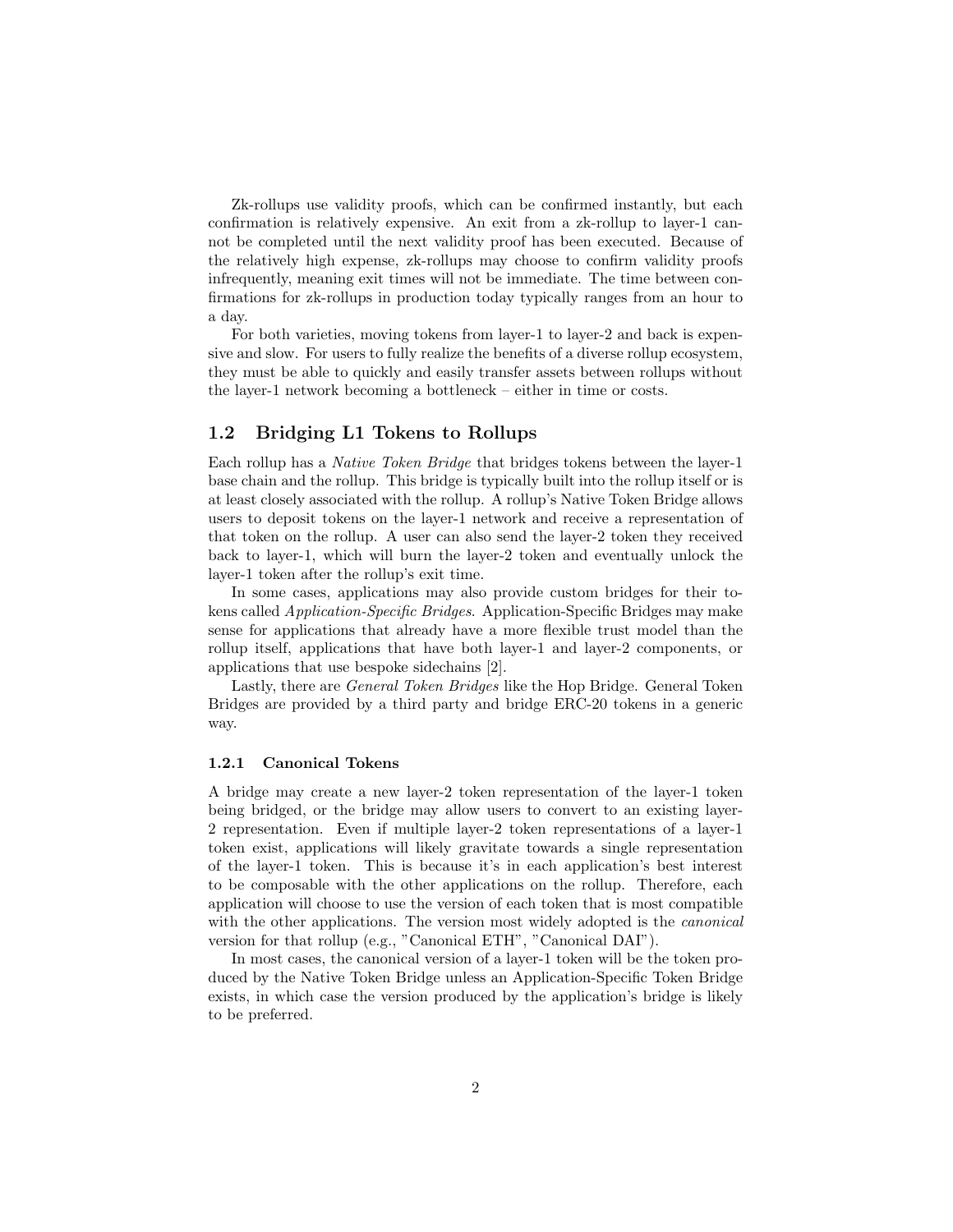Because the canonical version of a layer-1 token on a rollup is the one that is most compatible with applications on that rollup, it is likely to be the version that end users want. The goal of any General Token Bridge should be to allow users to convert between layer-1 tokens and their canonical layer-2 representations, not just create a new representation of the layer-1 token on the rollup.

#### 1.3 Prior Work

Bridging assets across blockchain networks is not a new problem. Solutions used to bridge various layer-1 networks and variants thereof may be useful for bridging rollups as well.

#### 1.3.1 Proof of Authority Bridges

Proof of Authority (PoA) bridges rely on a set of authorities to attest that a token has been locked up in its native environment and then mint a representation of that token in the destination environment. This method is efficient but introduces a new trust assumption: the authorities will remain honest. A dishonest majority of the authorities can steal the locked funds and flood the destination environment with tokens that are no longer collateralized.

### 1.3.2 Hash Time Locked Contracts

Hash Time Locked Contracts (HTLCs), used for atomic swaps, allow users to trustlessly swap one asset for another even if those assets are on separate blockchains. The setup is simple:

- 1. Alice generates a hash with a secret preimage. <sup>1</sup>
- 2. Alice makes a payment to Bob that requires the secret preimage to claim the payment.
- 3. Bob makes a payment to Alice that also requires the secret preimage, but Bob does not yet know the secret.
- 4. Alice claims Bob's payment revealing the secret preimage.
- 5. Bob uses the newly revealed preimage to claim Alice's payments.

HTLCs have several drawbacks that have been extensively researched. Griefing attacks [5], mass-exit vulnerabilities [4], and the "free option" problem [6] present serious hurdles for HTLC implementations.

<sup>&</sup>lt;sup>1</sup>The preimage can be thought of as a secret key, that will eventually be shared with the recipient. This can be a word, a phrase, or even a random series of bytes[7].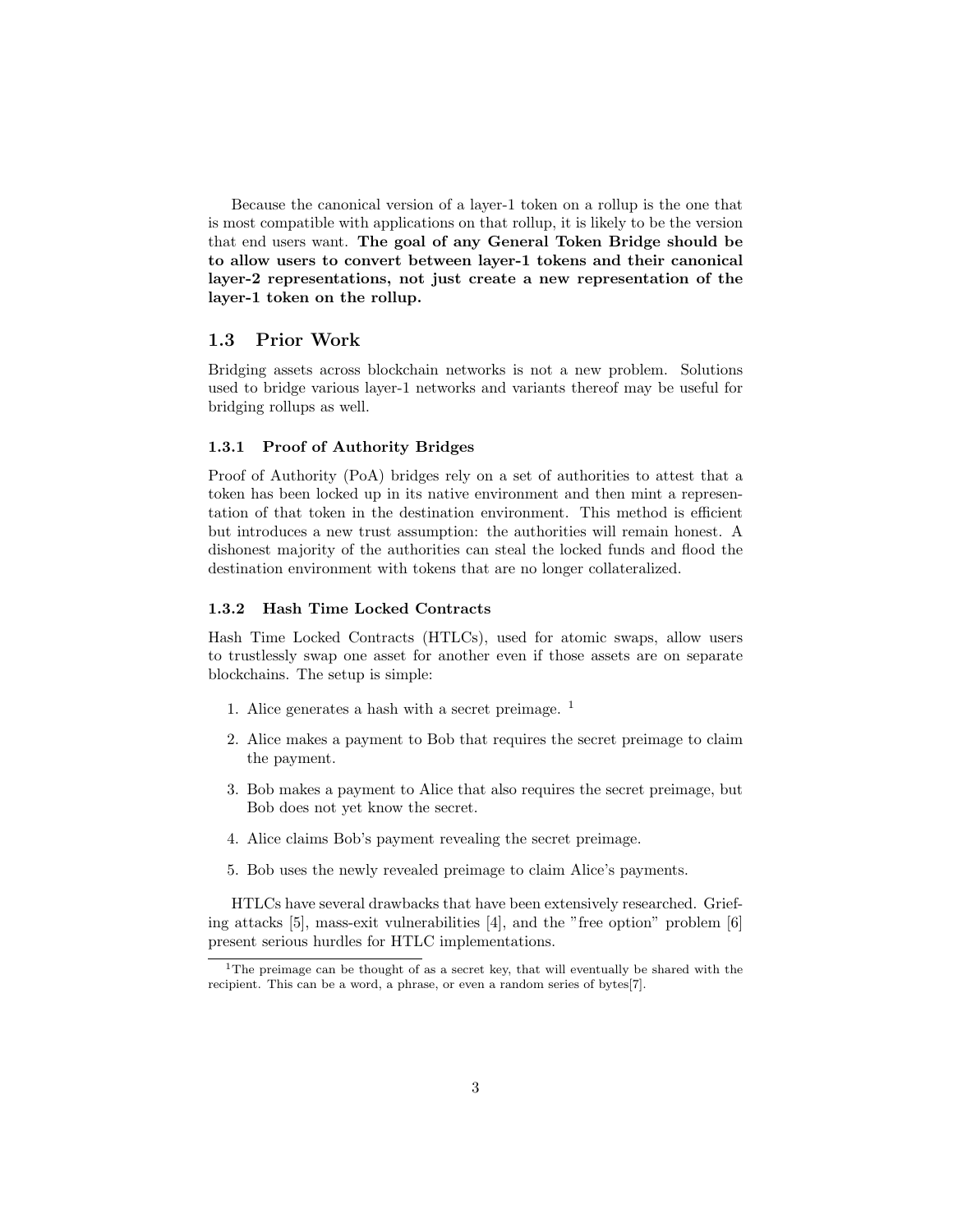#### 1.3.3 Conditional Transfers

Conditional Transfers are similar to HTLC based swaps, but rather than relying on a secret preimage, the first leg of the swap is directly triggered by the second leg of the swap. This means that conditional transfers are not useful for performing atomic swaps across unconnected networks because an action on one of the networks cannot trigger an action on the other.

With rollups, it is trivial for the layer-1 network to trigger an action on the rollup, making Conditional Transfers a more straightforward way to perform atomic swaps than HTLCs when swapping between a rollup and its layer-1 network.

While Conditional Transfers are useful for reducing the time it takes to exit a rollup, there is little to no reduction in the transaction cost of moving tokens from one rollup to the next. All rollup-to-rollup transfers must still individually go through the layer-1 network, which does not relieve the layer-1 bottleneck.

# 2 Hop Protocol

The Hop protocol provides a scalable rollup-to-rollup General Token Bridge using a two-pronged approach:

- 1. Create a cross-network bridge token that can be quickly and economically moved from rollup to rollup or claimed on layer-1 for its underlying asset.
- 2. Use Automated Market Makers to swap between each bridge token and its corresponding Canonical Tokens on each rollup in order to dynamically price liquidity and incentivize the rebalancing of liquidity across the network.

The combined approach allows users to quickly and trustlessly swap between layer-2 Canonical Tokens using the specialized bridge token as an intermediary asset.

## 2.1 Hop Bridge Tokens

Hop Bridge Tokens (e.g., "Hop ETH", "Hop DAI" with symbols "hETH", "hDAI" respectively) are specialized layer-2 tokens that can be transferred rollup-to-rollup in batches and act as intermediary assets in the Hop protocol. Each Hop Bridge Token represents a deposit in the layer-1 Hop Bridge contract. For example, if 4 ETH are deposited into the layer-1 Hop Bridge contract, 4 Hop ETH can be minted from a layer-2 Hop Bridge contract.

Inversely, a Hop Bridge token can be redeemed for its underlying asset on layer-1, which burns the Hop Bridge Token being redeemed on layer-2. When a Hop Bridge Token is transferred from rollup to rollup, it is burned on the origin rollup and minted on the destination rollup. As explained below, these immediate transfers are accomplished by allowing a "Bonder" to front liquidity on the destination in exchange for a small fee. The Bonder's liquidity is returned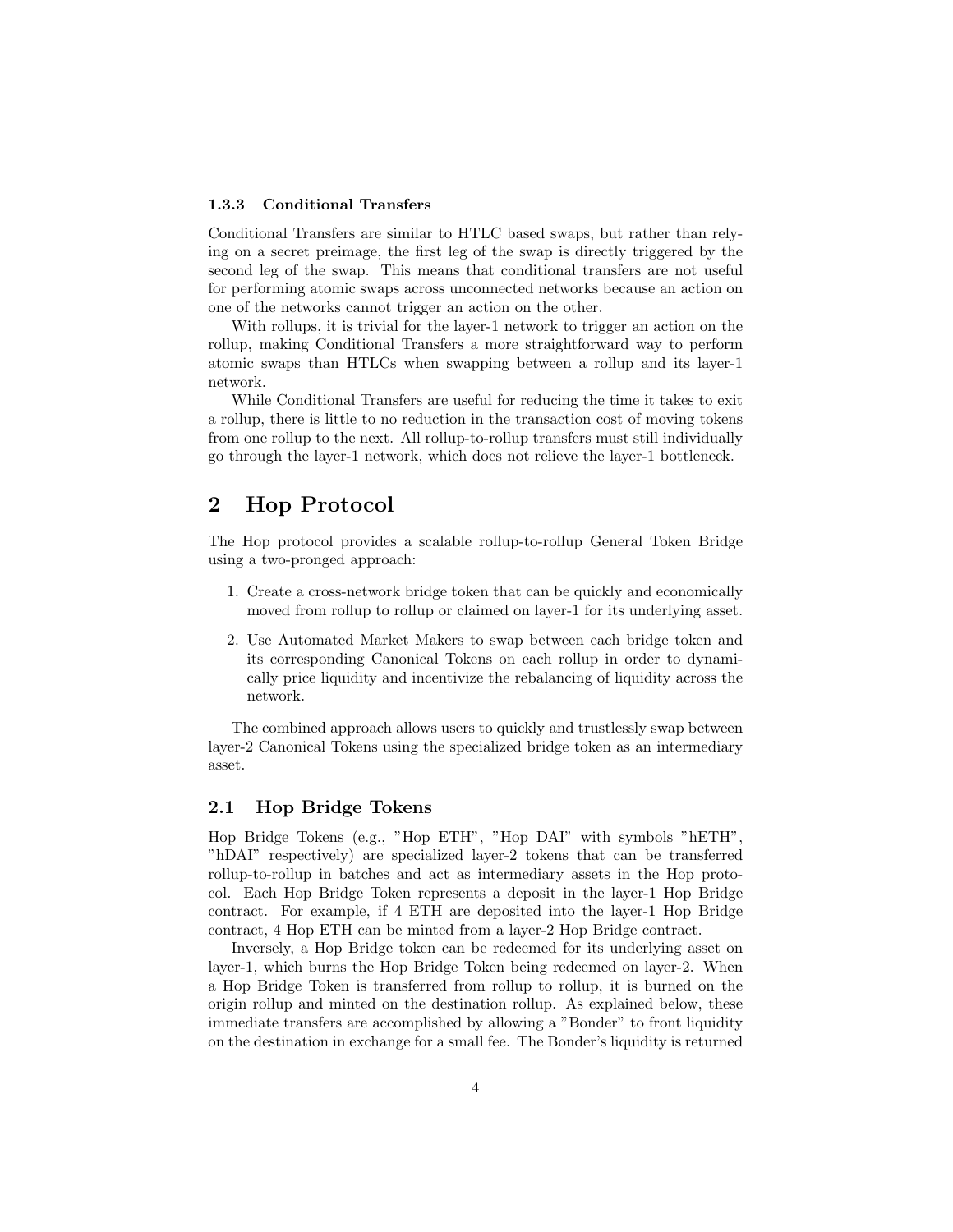

Figure 1: Alice deposits 4 ETH into the L1 Bridge contract and receives 4 Hop ETH from the L2 Bridge contract.

when the transfer eventually propagates through layer-1 as part of a larger bundle called a "Transfer Root".

#### 2.1.1 Transfer

A Hop Transfer includes the following information:

- Destination chain ID The chain ID of the rollup or layer-1 destination
- Recipient The address receiving the Transfer at the destination
- Amount The amount of token being transferred

The Transfer may also include additional information for convenience functionality. For example, it may specify a relayer fee to allow a transaction relayer to withdraw the Transfer at its destination on behalf of the user. A future version of the Hop Bridge that handles multiple tokens would also require a token identifier to be included in the Transfer data.

### 2.1.2 Transfer Root

A Transfer Root represents a bundle of Transfers with minimal data. Each Transfer Root is composed of: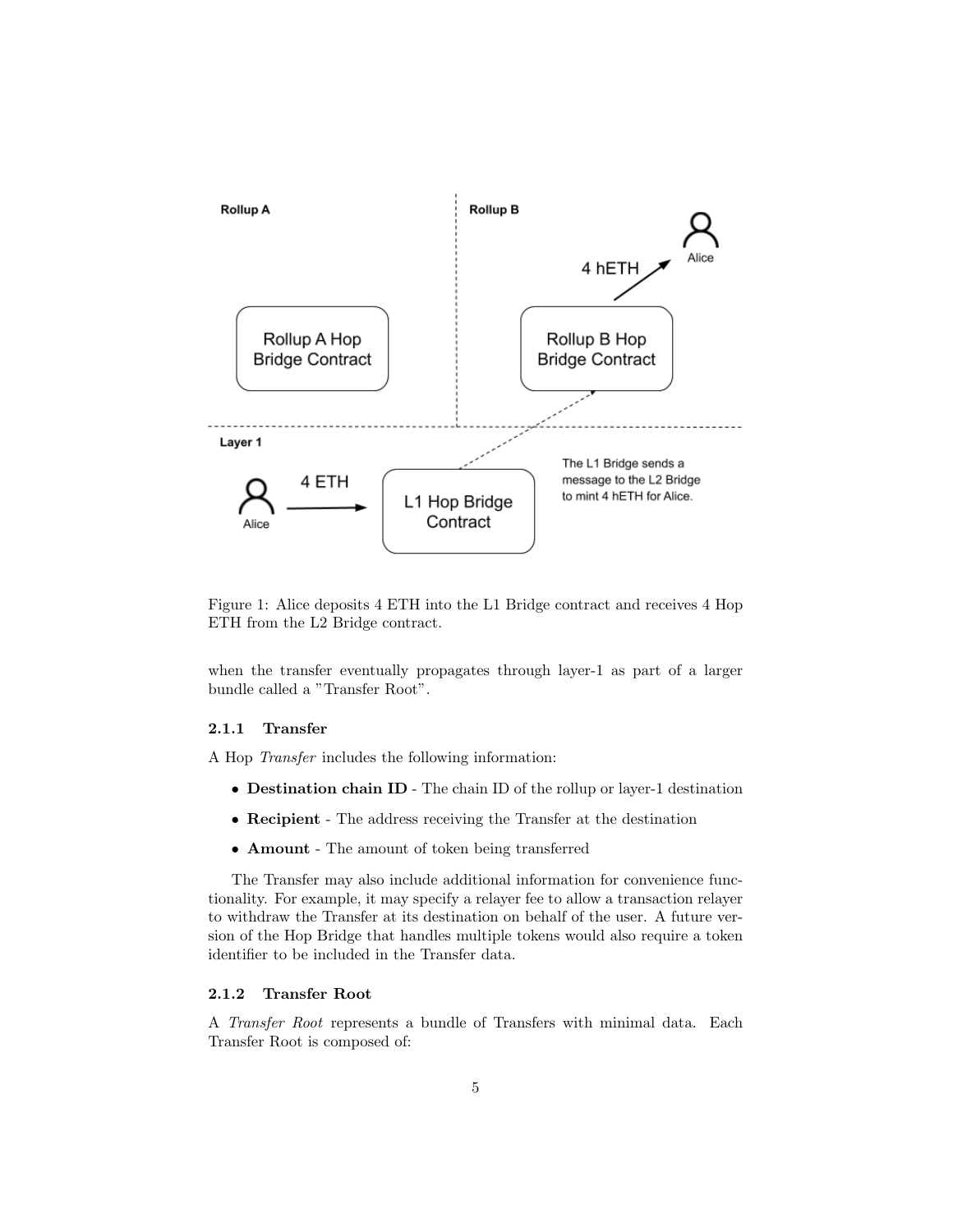- 1. A Merkle root of the Transfers
- 2. An array of each unique destination represented by its chain ID
- 3. An array of total amounts being sent to each unique destination



Figure 2: The four pending Transfers are aggregated into a Transfer Root with three destinations.

A Transfer Root can contain thousands of Transfers yet be accounted for on layer-1 as a single bundle. This alleviates the layer-1 bottleneck and allows a large number of transfers to be passed through layer-1 to their destination rollups in a scalable way.

However, propagating a Transfer Root through layer-1 can be a slow process. This is primarily due to the exit time of the rollup that the Transfer Root originated on. In order to fulfill Transfers immediately, an external party can provide up-front liquidity on the destination rollup for a small fee, as described in this next section.

#### 2.1.3 Transfer Bonds

The Bonder can verify that the Transfer was made on its origin rollup by running a verifier node for the rollup. The Bonder can then provide up-front liquidity on the destination rollup in order to fulfill the Transfer immediately. Eventually, when the Transfer has reached its destination, the Bonder's funds are restored.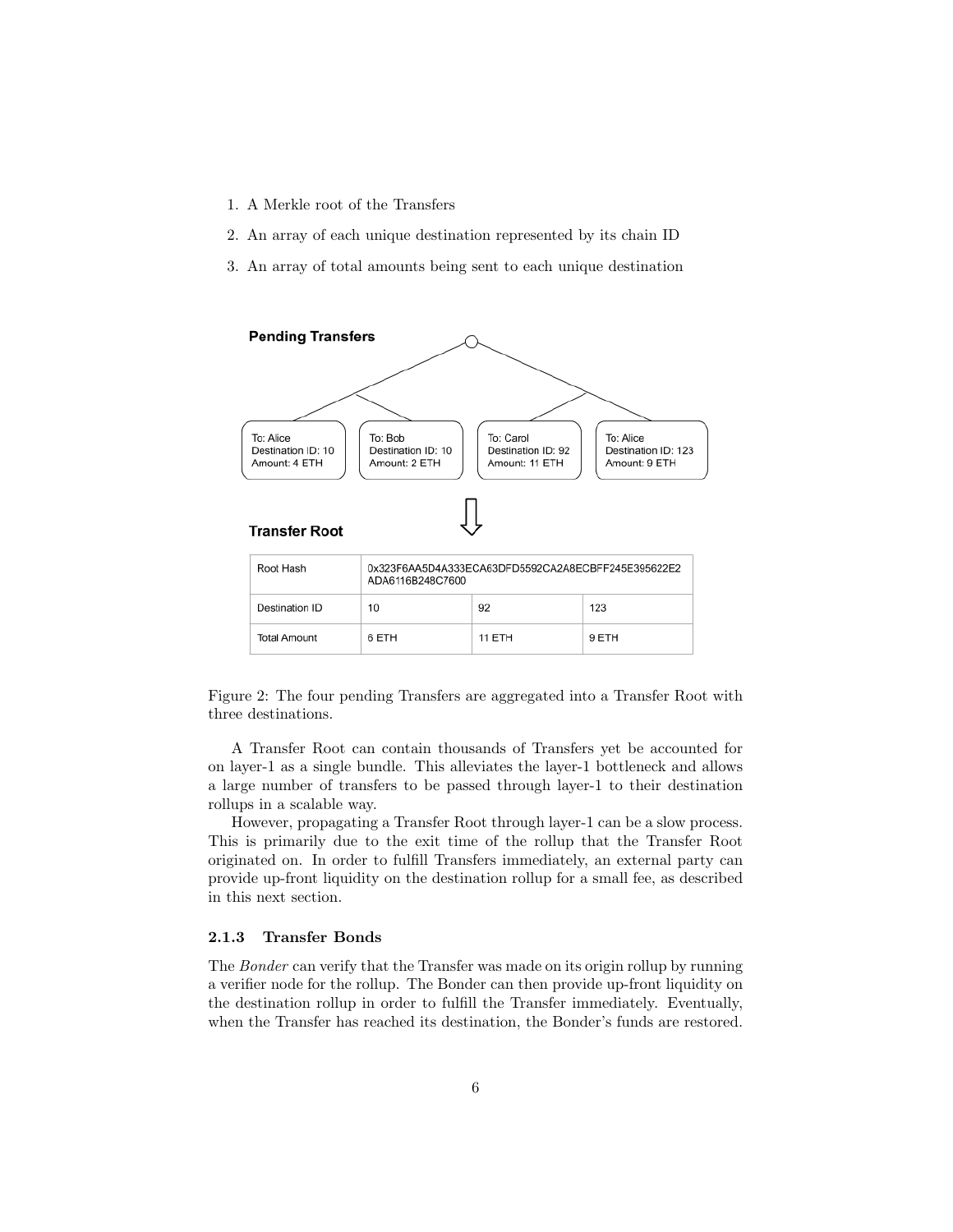The Bonder may take a small fee in exchange for locking up liquidity while the Transfer is propagating through the system.

The immediate liquidity provided by Transfer Bonds and scalability achieved with Transfer Roots enables Hop Bridge Tokens to be quickly and economically moved from rollup to rollup.

#### 2.2 Automated Market Makers

Each Hop Bridge Token represents a layer-1 token and can be quickly and economically moved from rollup to rollup. Under normal network conditions, each Hop Bridge Token is worth exactly 1 of its L1 counterpart because it can be redeemed on layer-1 at any time.

However, third parties on each rollup are not likely to adopt Hop Bridge Tokens directly. It is more likely that the Canonical Tokens they adopt are produced by the rollup's Native Token Bridge or an Application-Specific Token Bridge as previously discussed. To complete the bridge between the layer-1 token and its Canonical layer-2 counterpart, an Automated Market Maker (AMM) can be deployed to enable swaps between each Hop Bridge Token and its corresponding Canonical Token (e.g., Hop ETH - Canonical L2 ETH).



Figure 3: The AMM creates a market between Hop ETH and the Canonical ETH on the rollup.

This market provides a pricing mechanism for liquidity on a given rollup and also acts as an incentivization mechanism for Arbitrageurs to rebalance liquidity in response to market movements.

#### 2.2.1 Arbitrageurs

Arbitrageurs are an external, unsanctioned group of actors in the Hop protocol. The Arbitrageur's role is to take advantage of price differences between layer-1 tokens and their Canonical layer-2 counterparts. By taking advantage of these price differences, Arbitrageurs effectively rebalance liquidity across the supported rollups.

Consider the following scenario with a layer-1 network and a single rollup supported by a Hop Bridge. A user has ETH on the rollup, and they want to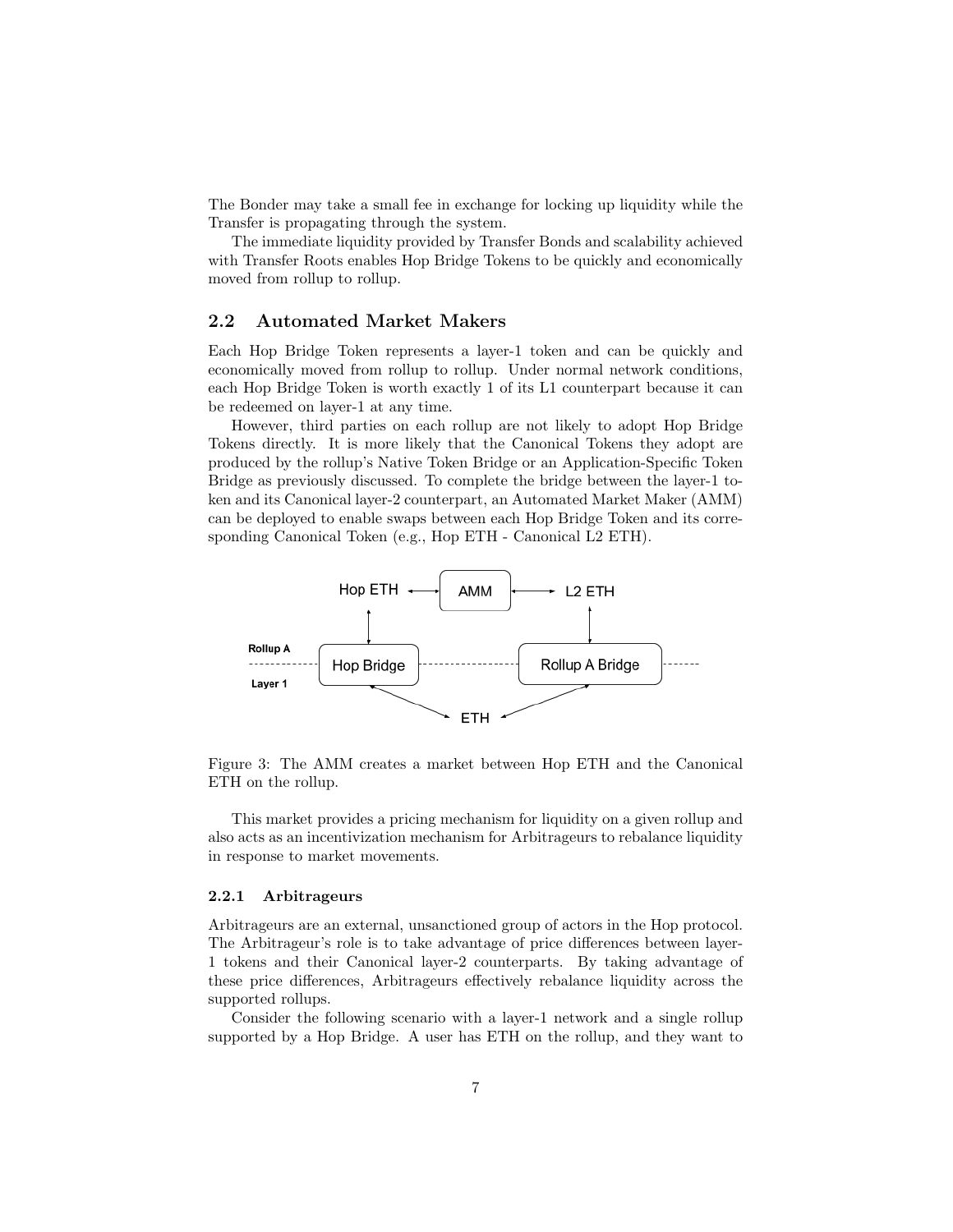move it to the layer-1 immediately. They use the Hop Bridge because using the Native Token Bridge would subject them to the rollup's exit time. First, their ETH will be swapped for Hop ETH (hETH) using the ETH:hETH AMM on the rollup. Then, the Hop ETH can be burned on the rollup and redeemed for layer-1 ETH.

Because exiting over the Hop Bridge involved selling ETH into the ETH:hETH market, it caused ETH to be priced at a small discount to Hop ETH. If this discount becomes large enough (e.g., 1.005 ETH/hETH), the Arbitrageur moves layer-1 ETH across the Hop Bridge to receive Hop ETH. The Hop ETH is then used to purchase the discounted layer-2 Canonical ETH. The Arbitrageur may now choose to move that layer-2 Canonical ETH back to layer-1. Because they do not want to trade back into the market they just arbitraged and lose their profits, they will exit via the Native Token Bridge and take on the liquidity lock up.

#### 2.2.2 Liquidity Providers

Each AMM requires Liquidity Providers to contribute passive liquidity to the AMM's liquidity pool. In return, Liquidity Providers are rewarded with a small fee from each swap (e.g., 0.3%). Typically, Liquidity Providers also risk incurring what is known as "impermanent loss". Impermanent loss occurs when the assets in an AMM diverge in price. Because AMM pairs in the Hop protocol are always assets of similar value, Hop Liquidity Providers have a very low risk of impermanent loss under normal network conditions. Additionally, the AMM's price curve can be optimized for assets that trade within a narrow range [3].

#### 2.3 Rollup-to-Rollup Transfers

With both the Hop Bridge Token and markets on each rollup to swap between the Hop Bridge Token and the Canonical Token, users can quickly and easily convert from one rollup's Canonical Token to the next. Rollup-to-rollup transfers through the Hop protocol are highly scalable because individual transfers do not require any layer-1 transactions.

Consider the following scenario where Alice has Rollup A Canonical ETH and wants Rollup B Canonical ETH:

- 1. Alice swaps her Rollup A Canonical ETH for Hop ETH using the AMM on Rollup A.
- 2. Alice then uses the Hop Bridge to send her Hop ETH from Rollup A to Rollup B.
- 3. Once the Bonder provides liquidity for her Transfer, Alice receives Hop ETH on Rollup B.
- 4. Alice can now swap her Hop ETH for Rollup B Canonical ETH using the AMM on Rollup B.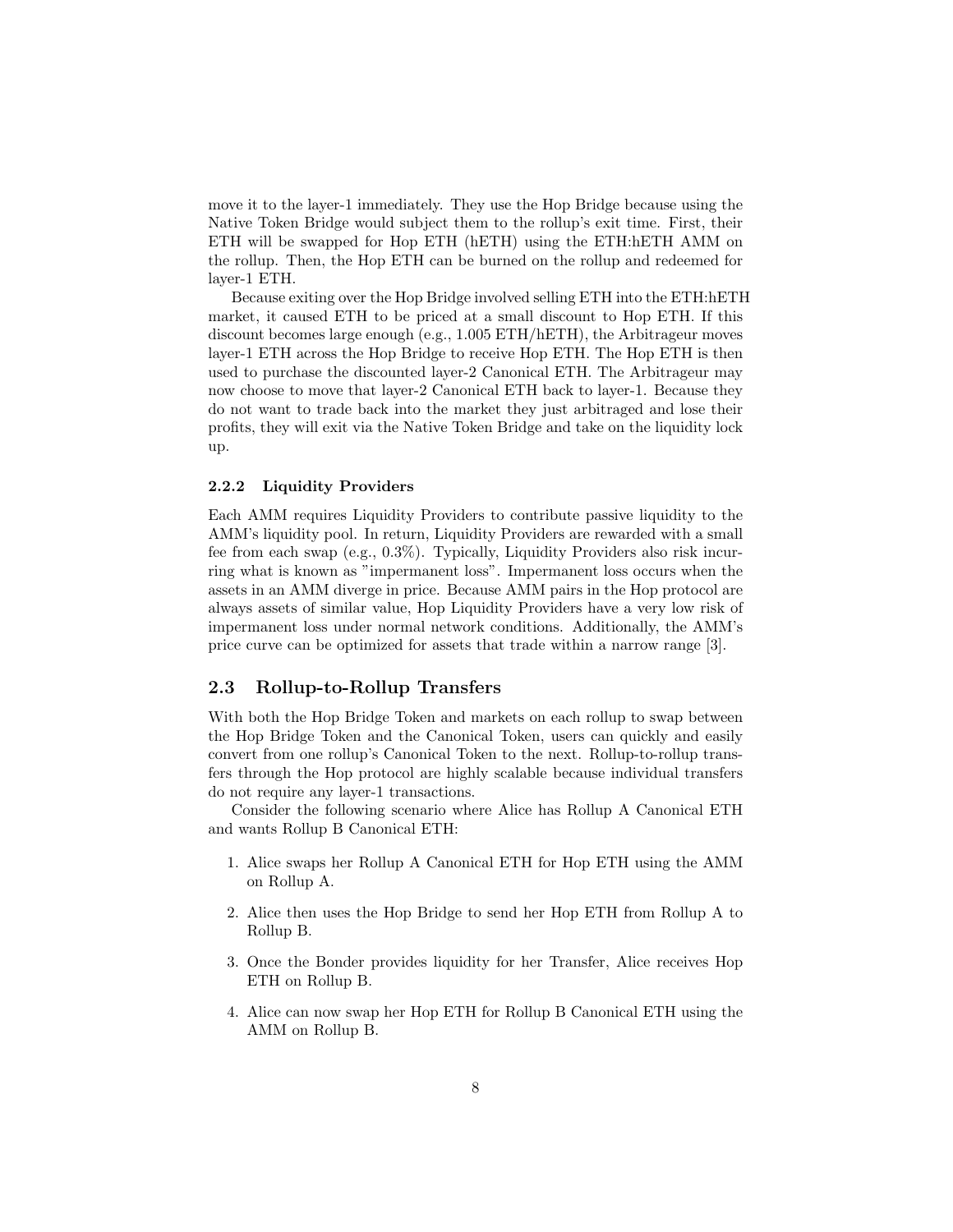

Figure 4: Users swap between the Canonical Token on each rollup using the Hop Token as an intermediary asset.

Eventually, her Transfer propagates through the L1 Hop Bridge, and the Bonder's liquidity is returned.

For convenience, Alice can also make her cross-rollup transfer by making a single transaction. She makes a call to the Hop Bridge, which performs a swap from Rollup A Canonical ETH to Hop ETH for Alice using the AMM and then sends the Hop ETH to its destination. This time, the Transfer is sent with instructions to automatically swap Hop ETH for Rollup B Canonical ETH at the destination. This convenience functionality also makes it easy for other smart contracts to interact directly with the Hop protocol and make cross-rollup transfers.

It is important to note that Alice's Transfer was completed with only layer-2 transactions in both cases. The layer-1 Hop Bridge strictly deals with batches of Transfers rather than individual Transfers themselves. This allows thousands of rollup-to-rollup Transfers to be completed with minimal layer-1 interaction.

# 3 Areas for Further Research

#### 3.1 Decentralize the Bonder role

In its most basic form, the Bonder is a single, external party that verifies and fronts liquidity for Transfers and Transfer Roots. However, relying on a single Bonder to be available at all times and to have enough liquidity to meet demand is less than ideal. If the Bonder is unavailable, no funds are at risk, but Transfers propagate through the system at a much slower pace.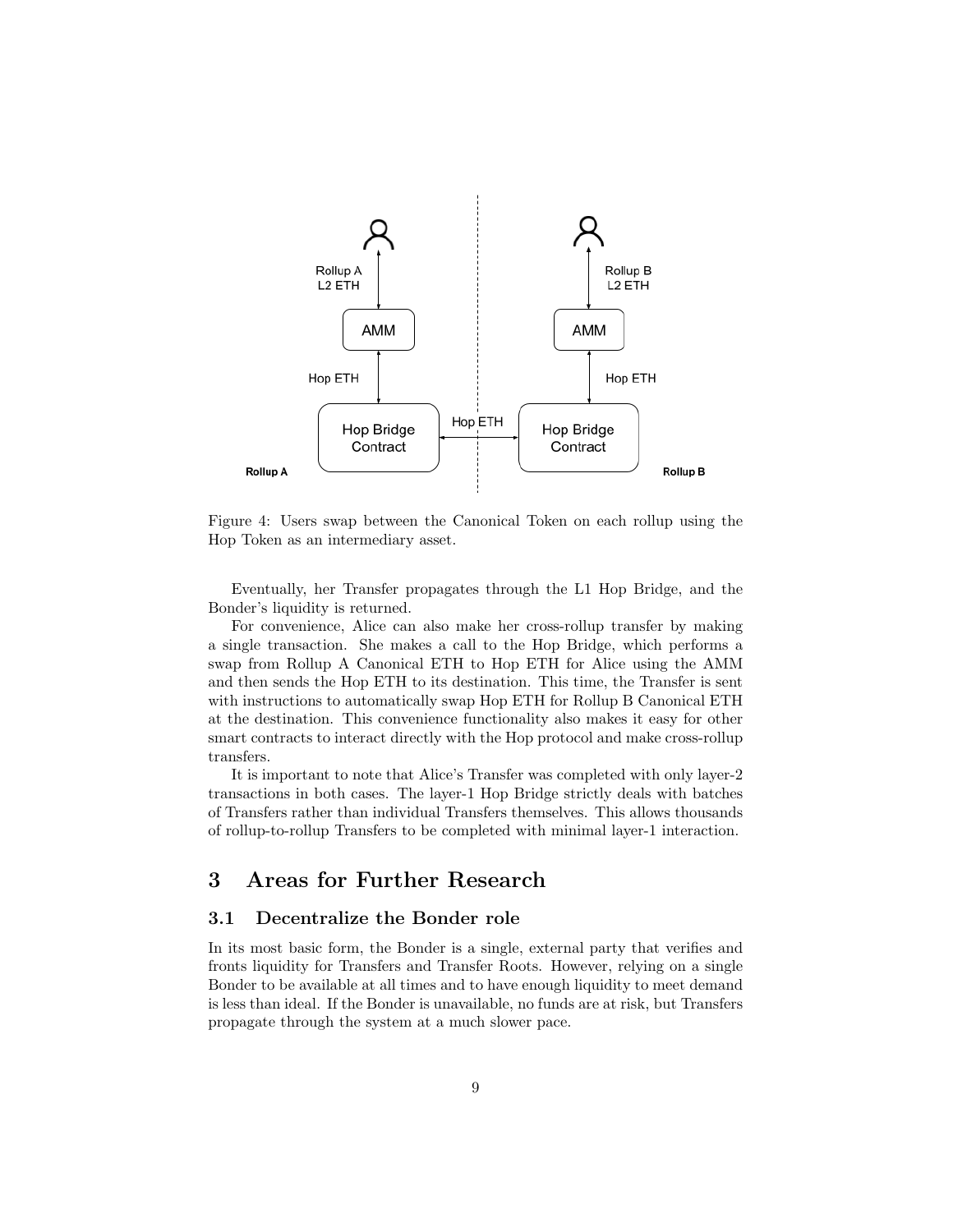Allowing for a network of Bonders can create a more robust system presents its own challenges. Choosing which Bonder will be rewarded for bonding a particular Transfer or Transfer Root must be done in a way that does not frequently lead to failed transactions and does not allow a denial-of-service attack.

## 3.2 Broader Layer-2 Support

It may be possible for non-rollup layer-2 solutions to be compatible with the Hop protocol. Supporting a broader set of solutions will improve the flexibility and may improve the efficiency of the system. It also may be possible to support bridging to other layer-1s, but it will likely be challenging to do so without introducing new trust assumptions.

## 3.3 Limiting Liability

In the current construction, a Hop bridge is only as secure as the weakest supported rollup. This presents a systemic risk to participants in the system. While regular users moving tokens across the Hop bridge are only exposed momentarily, liquidity providers for the AMMs and some arbitrageurs have constant exposure to this risk. It may be possible to limit the liability that each rollup presents to the system, reducing the system's overall risk.

## 3.4 Enable Contract Calls

Smart contracts and externally owned accounts can send tokens across the Hop Bridge, but they cannot send data to or make contract calls on the destination rollup. This functionality is straightforward to implement, but the exact methodology and security risks must be carefully considered.

## References

- [1] Vitalik Buterin. An incomplete guide to rollups. https://vitalik.ca/ general/2021/01/05/rollup.html, January 2020.
- [2] Compound. Compound cash. https://compound.cash/](https:// compound.cash/, December 2020.
- [3] Michael Egorov. Stableswap efficient mechanism for stablecoin liquidity. https://www.curve.fi/stableswap-paper.pdf, November 2019.
- [4] Aviv Zohar Jona Harris. Flood & loot: A systemic attack on the lightning network. https://arxiv.org/pdf/2006.08513.pdf, June 2020.
- [5] Cristina Perez-Sola, Alejandro Ranchal-Pedrosa, Jordi Herrera-Joancomart, Guillermo Navarro-Arribas, and Joaquin Garcia-Alfaro. Lockdown: Balance availability attack against lightning network channels. https://eprint. iacr.org/2019/1149.pdf, 2019.